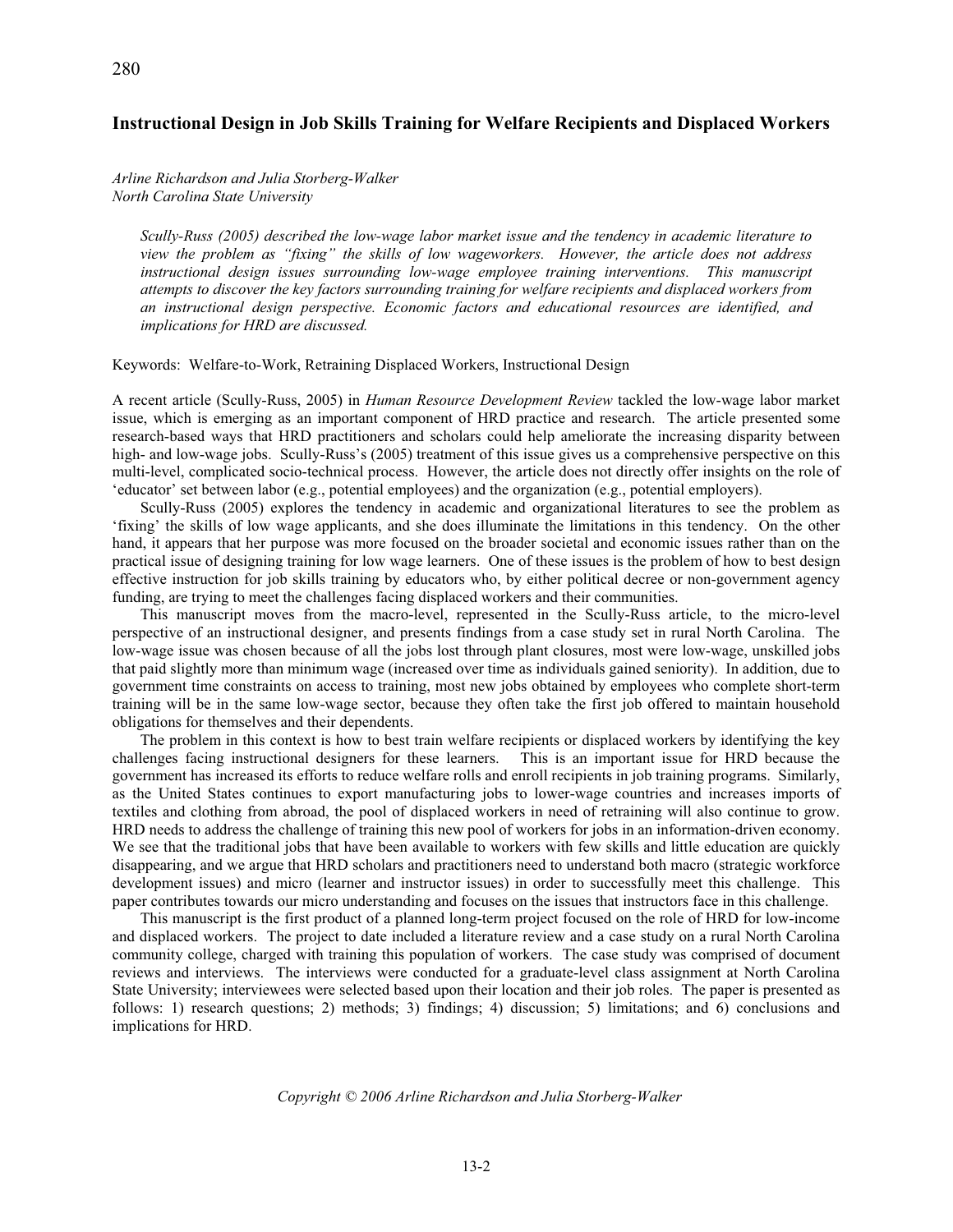#### **Research Questions**

- 1. What are the economic factors and educational resources in Vance County, North Carolina that affect lowincome and displaced workers?
- 2. What are the biggest challenges facing instructional designers charged with training this population of learners?

#### **Methods**

The data collection for this study included a literature review, document review, subject matter expert consultations, and two interviews. The names of the interviewees have been changed to protect anonymity. The interviewees were employed by VGCC and included Mr. Dean (a Dean at VGCC), and Ms. Instructor (an HRD instructor at VGCC). These two interviewees provided information about the college's work force development and job training skills efforts. In order to get a profile of the economic picture of the county used in the research, we also consulted with relevant workforce development experts in Vance County. We obtained information from an Employment Security Commission (ESC) representative, who had access to the type of jobs available to the pool of program participants and the likelihood of them finding jobs similar to the ones they lost. We also talked to representatives from the Vance County Chamber of Commerce (COC) and the Vance County Economic Development Commission (VCEDC). These sources provided information about the number of jobs lost and the new direction for development in the county. Anticipated future development includes an expansion of high-tech industries from Research Triangle Park into Vance County that will provide jobs for students who already have literacy skills and are able to complete more extensive training. Efforts are also being concentrated to attract more retail and food service jobs – the ones most likely to hire short-term program participants.

The literature review used Academic Search Elite and Business Source Elite search engines, and included the following keywords: job training for welfare recipients, welfare-to-work programs, displaced workers, retraining for displaced workers, workforce development, literacy training, and instructional design. Document examination was also conducted, and the Test of Adult Basic Education (TABE) test, which includes sections on Reading comprehension, writing skills, Math computation and applications was examined. The TABE test yields grade equivalencies in the skills tested. Another document examined was the WorkKeys Skills Assessment, as well as the literature focused on KeyTrain, a system for improving basic skills.

#### **Findings**

#### *Economic Factors*

The population seeking training in this case study includes welfare recipients and displaced workers in rural Vance County, North Carolina. Our study found that many, many people in Vance County fall into these two categories. Vance County was formerly a tobacco-growing and processing center as well as a major center for textile manufacturing. As textile imports from Asia and South America have increased, several textile plants went out of business in North Carolina in the last three years. This includes one plant that had been in operation for more than 100 years in Vance County. This particular plant had four spinning mills and had employed more than 1,200 workers. A tobacco processing plant, employing more than 600 workers, also closed in Vance County within the last two years. In all, Vance County has lost approximately 2,800 – 3,200 factory jobs in the last three years (Personal conversation, Director of Economic Development, Vance County, September 7, 2005).

With a population of almost 43,000 (2000), Vance County has the highest rate of unemployment among the 100 counties in North Carolina (Henderson Dispatch, 2004). Twenty percent of its population is below the United States poverty level, compared with 12.3% for the state as a whole (U.S. Census, 2000). Of those over age 25, 31% do not have a high school diploma or a GED (ePodunk, 2000). The county has a negative employment growth, and is still heavily dependent on manufacturing jobs (FDIC: RECON, 2004). The two highest categories of jobs in the county are manufacturing and retail sales (ePodunk, 2000).

At the same time the government is increasing its efforts to move people off the welfare rolls; manufacturing plants in Vance County have closed or laid off a substantial number of employees. In addition to the multiple closed textile and tobacco factories described above, the long list of closed or downsized plants include Harriet and Henderson Yarns, America, J. P. Taylor, Custom Molders, Royal Home Fashions, and CVS Distribution Center.

Our case study found that the economic factors in Vance County have caused significant challenges to the workers in the county, either through displacements or under-employment. The plan for economic development calls for new, technical jobs to eventually replace the factory and manufacturing jobs recently lost. The problem for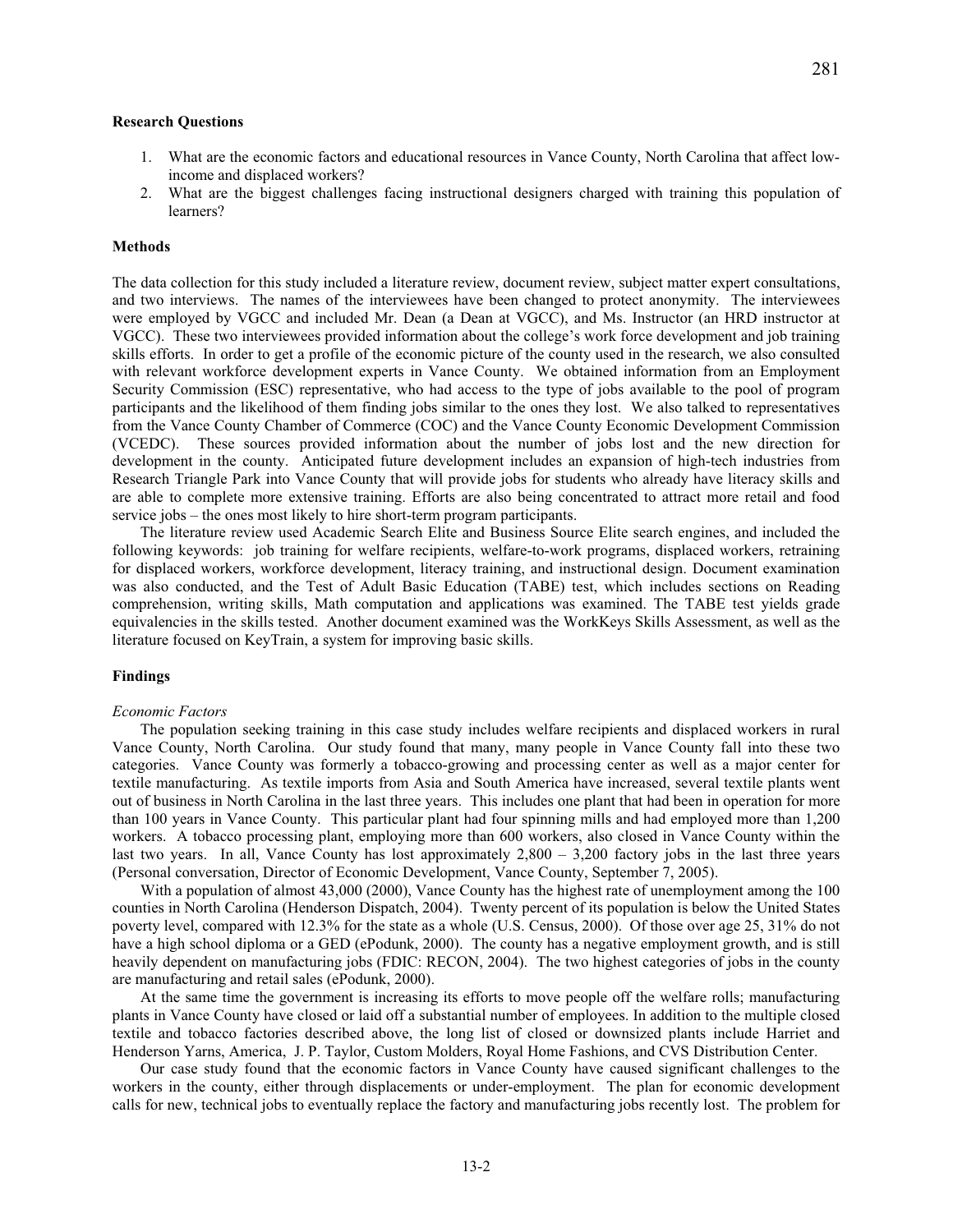Vance County HRD practitioners at this time is to train the unemployed for these technical jobs that require wholly different skills and aptitudes than those required for factory labor. The representative of the Employment Security Commission described the higher technical jobs that the county expects to develop in the new few years, "The kinds of jobs they had are not the kinds that are coming back. They will need more cognitive skills instead of being jobs that require someone to be physically fast." There is ample literature to document these developments (Craig and Denstedt, 1993; Jolley and McNamee, 2003; Moore, 2000; and Springhorn, 1983), and our case study affirmed the parallels between what was happening in Vance County and the similar changes being experienced across the nation. The larger macro-economic issues surrounding industry shifts and human capital requirements are evident in Vance County, NC.

# *Educational Resources*

Vance-Granville Community College (VGCC) operates in Vance County and serves three other counties (Granville, Franklin, and Warren). The college enrolls one out of every seven eligible adults in the four-county region. Enrollment for 2003 was 16,116 (both curriculum and continuing education courses – full and part-time students). It has an Endowment Fund in excess of \$5 million dollars (the highest of any of the 58 community colleges in the North Carolina system). The interest on the Endowment Fund provided scholarships ranging in amounts from \$300 to \$1,200 to a total of 482 students in 2005. Total scholarships awarded this year amounted to \$250,000. (Data from VGCC Public Documents; Enrollment and Endowment).

VGCC is a member of a statewide network of institutions and agencies who collaborate to tackle tough economic issues. VGCC and its state and community partners work together with a closing plant to try to minimize the loss of employment opportunities. Mr. Dean, Dean of Workforce Development, represents VGCC on the Governor's Rapid Response Team. The team is deployed when any sufficiently large industry announces that it is downsizing, moving to another location, or closing. Other members of the team include representatives from the Department of Commerce and the Employment Security Commission (ESC). The team meets with company officials to gather information about the number of employees affected and their skill levels. These employees are then invited to attend an orientation session with instructors from the college. The focus of these sessions is on courses, adult basic skills, the GED, Human Resource Development (HRD) programs, and training in preemployment and occupational skills.

At the sessions, representatives from the ESC discuss unemployment and other program benefits, which under the Trade Adjustment Assistance Act can cover all costs of tuition, fees, books, supplies, and travel assistance for up to 104 weeks for dislocated workers (Jolly and McNamee, 2003). If the workers already have literacy skills, they are generally placed in curriculum classes or training for trades such as carpentry, automotive mechanics, computer skills, Customer Service Representative – call center operations*,* or medical coding which can lead to jobs that pay considerably more than the minimum wage. If they do not have literacy skills, they can chose between adult basic skills (GED) or HRD classes.

The sessions also can include the KeyTrain system, a skill development program for learning tied to specific job skills. The college is seeking funding under a North Carolina Department of Commerce grant to develop a Career Readiness Certification Program for certain unemployed individuals. Recently, the local public transportation agency, KARTS, has committed to providing free transportation for  $200 - 250$  unemployed workers to get to the college.

# *Instructional Design Issues*

Ms. Instructor has been an HRD instructor for more than three years. She appeared quite knowledgeable about her program and others offered by the college, the outside agencies which have a stake in the training, and local industry. She described the content of the HRD classes to include basic workplace skills as well as working with numbers. The students are also taught interview techniques, resume and cover letter writing, self-development, selfimprovement, how to complete a job application, interpersonal skills, and working in small groups to accomplish projects.

Ms. Instructor screens students using the TABE (Tests of Adult Basic Education) reading, math, and writing inventories, which yield equivalent grade levels in each area tested. The college recently began administering the WorkKeys assessment of relevant information about students' workplace and educational skill levels. This assessment includes applied mathematics, applied technology, listening, locating information, observation, reading for information, teamwork, and writing (Pampe, 2001). Ms. Instructor confirmed that she assumes that the students have very few skills and are anxious to learn, until proven otherwise. She relies on her experience working with students, her Christian ethic, and her judgment to guide her teaching and decision making.

The diversity of her students in terms of skills is great. While Ms. Instructor finds that her learners have very few skills, their individual work experiences, learning styles, ages, and other demographic characteristics require her to use a variety of instructional techniques. The specific instructional techniques used in these classes appear to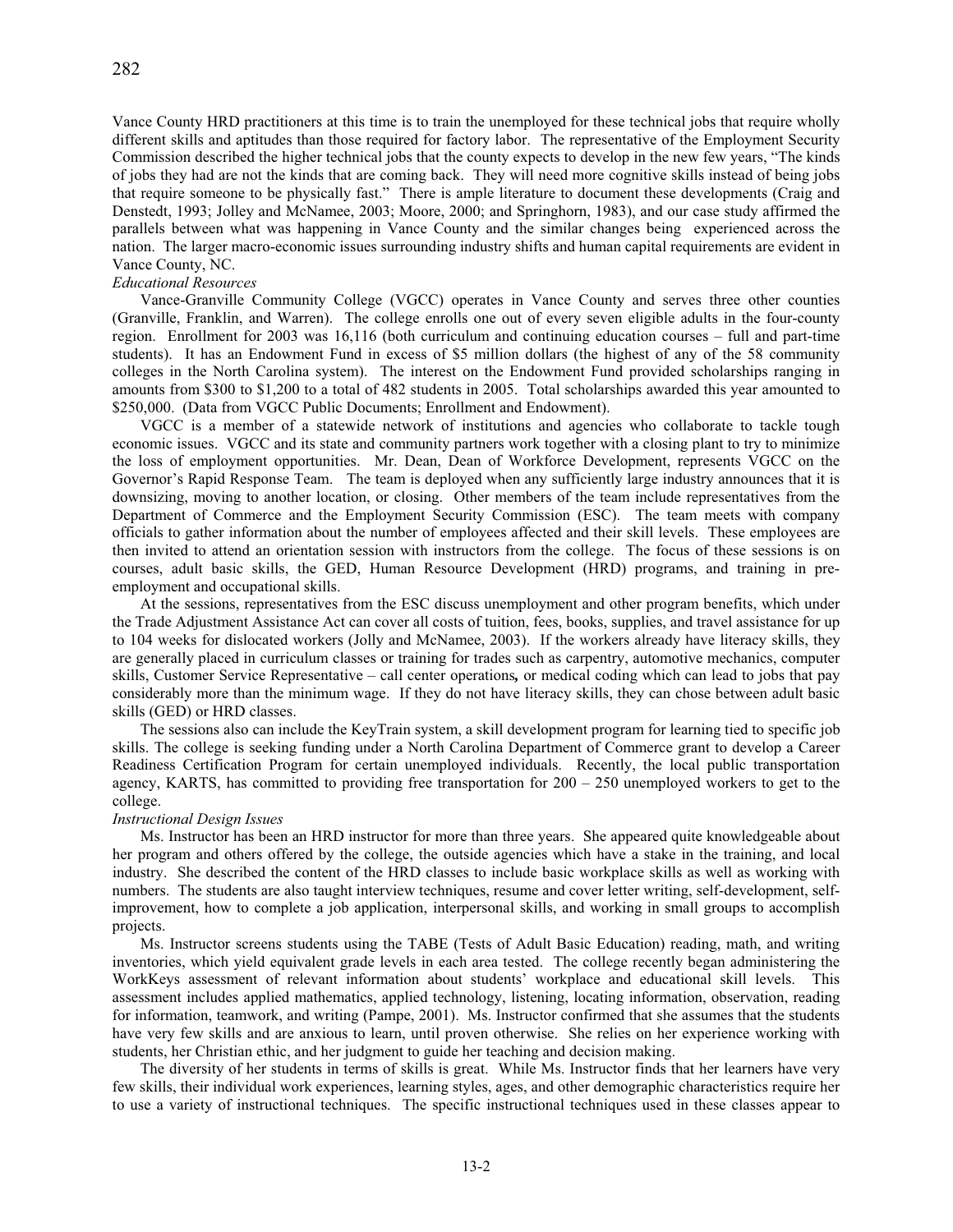follow typical adult learning theory. Ms Instructor tries to make the instruction relevant to the student's life situation and engaging to the learners. For example, when the students tire of whole number manipulation, she may introduce some algebra and geometry to keep them interested and alert. Ms. Instructor also takes steps to ensure that what she is training is needed by area employers; the content is therefore designed with multiple stakeholders in mind. At present, she partners with a local hospital and several other area employers so that her training can mirror the skills the employers want their employees to have. These efforts are seen as crucial by Ms. Instructor for her to develop effective instruction.

Ms. Instructor uses a variety of instructional media during the implementation of her instructional design in order to attempt to meet the multiple stakeholder requirements. These media in the HRD classes can include books, lectures, whiteboard presentations, discussions, use of the internet for fun and educational games (particularly EnglishZone.com), a self-development questionnaire, interactive group exercises, employability coach, skill coach, Mavis Bacon typing skills (computer programs), and videos including a series on stress relief. Ms. Instructor's classes use role-playing in job-type situations as a way to identify and correct behaviors that would not be acceptable on a job. Ms. Instructor also identified "teachable moments" (an andragogical concept) to pinpoint the effects of verbal and non-verbal communications and attitudes that can hinder job placement or retention.

Ms. Instructor's evaluation is subjective. She measures success when her students begin a curriculum program, get jobs, or continue training in some trade such as carpentry or welding. Objective measures are conducted by the Workforce Development Department. For the people who interact with the Workforce Development Department, follow-up is done at 30-day intervals, up to one year. The department sees an average of 600-700 people per year. Of that number, 500 are admitted to the HRD programs and approximately 75% choose short-term classroom training. On average, 65% of the people have found jobs. Most of the jobs have been in Franklin and Granville counties, not in the two other counties served by the college (Vance and Warren). Most jobs have been in the retail sector, restaurants, fast foods, and Wal-Mart, some small businesses, and other industries. Some of the students were hired by temporary agencies. They could be working in other counties. These jobs usually do not include benefits (Personal communication, October 5, 2004).

#### **Discussion**

Two key challenges emerged from the interviews and were supported by the literature review. The challenges are 1) balancing multiple stakeholder interests; and 2) diverse learner skills. Both challenges can exist in a variety of contexts, but for training low-income and displaced workers, these challenges appear to take on a different character and seem to require different solutions.

Multiple stakeholders in this context not only want good outcomes, but they also can control the level and scope of input (e.g., resources) into the educational process. For example, government agencies allow only a certain amount of time for literacy training and curriculum development is constrained by these limits. Ms. Instructor is faced with this limitation and the fact that the ESC may only pay benefits for training that is directly linked to employment readiness. She needs to creatively balance employer needs with the skill level of the students, and try to craft a training program that will both upgrade the skills of the students and meet the employment needs of the community. This balancing act is also recognized in the instructional design literature; according to Kilgore (2003) and Dirkx (1999), the instructional designer must take into account the needs and expectations of the students, government agencies, the school, and the community.

Diversity of learners is a common challenge facing instructional designers, but again in this context the impact of this diversity seems to be more of a challenge. For example, a number of sources – Department of Social Services (DSS), ESC, and other students, refer HRD students into Ms. Instructor's classes. In addition, a new federal program for food stamp recipients, *Career Starts*, has already begun referring students for pre-employment training. The students have varied backgrounds from second grade school leavers through college graduates with some graduate credits. Some of the displaced workers have been working for 20 or 25 years at manufacturing plants that are now closed. Some of them are over 50 years old, with few skills, but they are recognized to have a good work ethic and can set an example for the other students on what is required in the workplace. These older students must now train for new careers. The consequence of these multiple referral pipelines means that Ms. Instructor has a widely diverse student population, further complicating instructional design and delivery. It would appear that this finding suggests that an assessment of student skills and learning styles may be even more important for low-wage skill training than other types of training.

 The literature and the interview agree that training should be tailored to the individual learner, based on the learner's strengths and weaknesses. They also agree that constraints placed on training by outside agencies determine the nature, content, and length of training. Some training programs for adult literacy, welfare-to-work,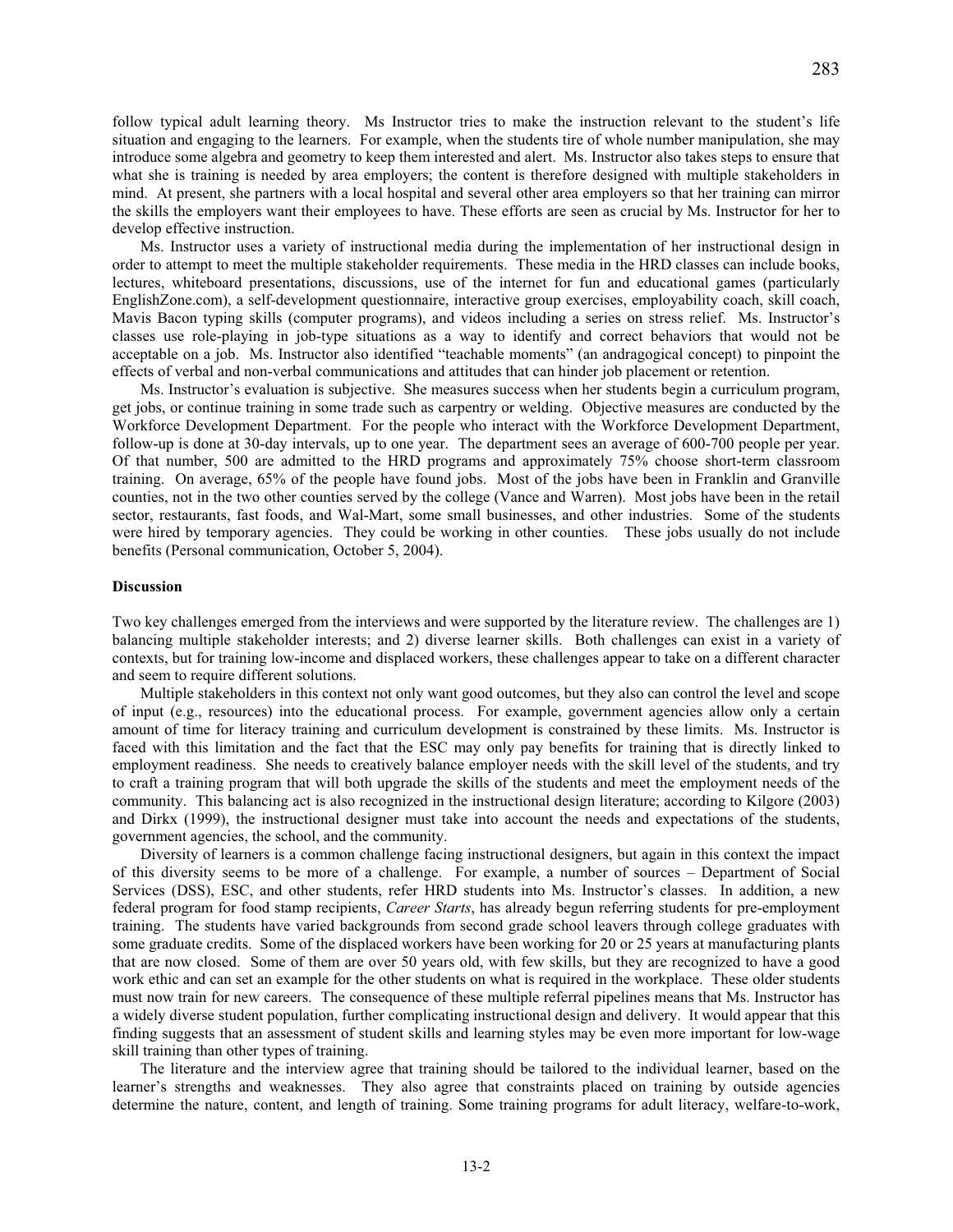and retraining for displaced workers focus on short–term job skills training rather than a human capital development model that focuses more on education. The human capital development model prepares participants for additional opportunities to learn skills in demand in the workplace with the potential to earn more than the minimum wage. Community colleges have played a significant role in regional workforce and economic development. Where the literature and the reality of Vance County diverge is on the formal steps in the design model, particularly on the evaluation of instruction. For the most part, the college still depends on student retention rates and outcomes of GED tests to document measures of success. The outside stakeholders in the training efforts measure success by the number of people who have been placed in jobs – regardless of the pay scale.

The literature and the interviews also differ primarily on the formal nature of the audience analysis phase. Even though Ms. Instructor has a formal assessment tool, WorkKeys, she still depends on her own experience over many years, in assessing at what level to begin instruction. As the class progresses, she can scale the instruction up or down to meet the individual needs of her students. Our findings also suggest that the audience analysis may be even more important for VGCC, due to the different referral mechanisms and pipelines into Ms. Instructor's classes.

To meet this need, Ms. Instructor has indicated she will begin using a new formal assessment tool to find out more about the impact her training is having on employability. The literature states that many programs still rely on retention rates and test results to determine the effectiveness of their programs (Dirkx, 1999) rather on employability outcomes. To some extent, our findings suggest that VGCC is no different. At present, there is little more than anecdotal evidence that the instruction has been effective from an employability standpoint. The teacher relies on the students to come back and let her know what they are doing. The objective data, gathered from the Workforce Development Department, is unconnected with the specific instruction provided by Ms. Instructor.

Ms. Instructor knows that following a comprehensive instructional design model such as ADDIE (analyze the learners, design the instruction to meet their needs, develop instructional units, implement the instruction, and evaluate it at critical stages in the process both before and after implementation), should ensure positive results. However, she does not always know the outcome of the training, nor how to 'fix' the problem. The reason for this is that the problem could be caused by various things; consequently, Ms. Instructor faces the typical situation of designing instruction and not being able to accurately 'fix' problems. This situation is described repeatedly in the instructional design literature: if the promised results of the training do not follow from the instruction, there is debate over who is to blame – the student or the design. Kilgore (2003) points out that many program planners do not use such models in everyday practice and that when outcomes are not what the planners expect, the model may not give clues to what has gone awry.

If the problem was associated with the students, examples from other low-wage training interventions could facilitate Ms. Instructor's success. Although pre-testing and analyzing students' skills are said to be crucial to successful instructional design and program planning (Eisenstein, 2005 and Springhorn, 1983), many programs test only reading or math skills (Dirkx, 1999). In a welfare-to-work program at the University of Alabama – Birmingham (UAB), referrals to the programs were screened using the Workplace Literacy Test for levels of functional literacy and the Tennessee Self-Concept Scale. Applicants also had to undergo criminal screening before being placed in jobs at the UAB hospital (Kohler and Sapp, 1999). Further reference will be made to this program in the Findings and Implications for HRD section.

In another example*,* Pampe (2001) explained the use of WorkKeys assessments by Illinois Eastern community colleges to evaluate workplace skills for welfare-to-work program participants. WorkKeys assesses the required workplace and educational skills that have been identified by business and industry. The district covered by these community colleges shared similar characteristics as those identified for Vance County. It is rural and economically depressed, with 47% of families designated as low-income, has similar double-digit unemployment statistics, low educational attainment, low wage jobs in fast foods and retail, and no mass transportation to get participants to work or school.

Finally, another example from Canada may help Ms. Instructor. Craig and Denstedt (1993) discussed a series of assessments of learner capabilities and skills, rather than relying on grade-level information, to determine appropriate levels of training for displaced workers. The work was conducted by the Literacy Branch of the Ontario ministries of Labor and Education and Training. The results of the assessment interviews were then used to develop an individualized retraining plan. This plan matched displaced workers to the skill-training program they needed for a new job.

Ms. Instructor makes nearly all of the decisions pertaining to the actual training delivery. This autonomy is supported in the instructional design literature. In designing the instruction, the instructional designer must decide what training events or other performance enhancements will be used to equip the students to perform up to the standards specified in the objectives (Molenda and Pershing, 2004). Springhorn (1983) and James (2001) say that before designing instruction, the instructor needs to know who the students are and what they expect to get from the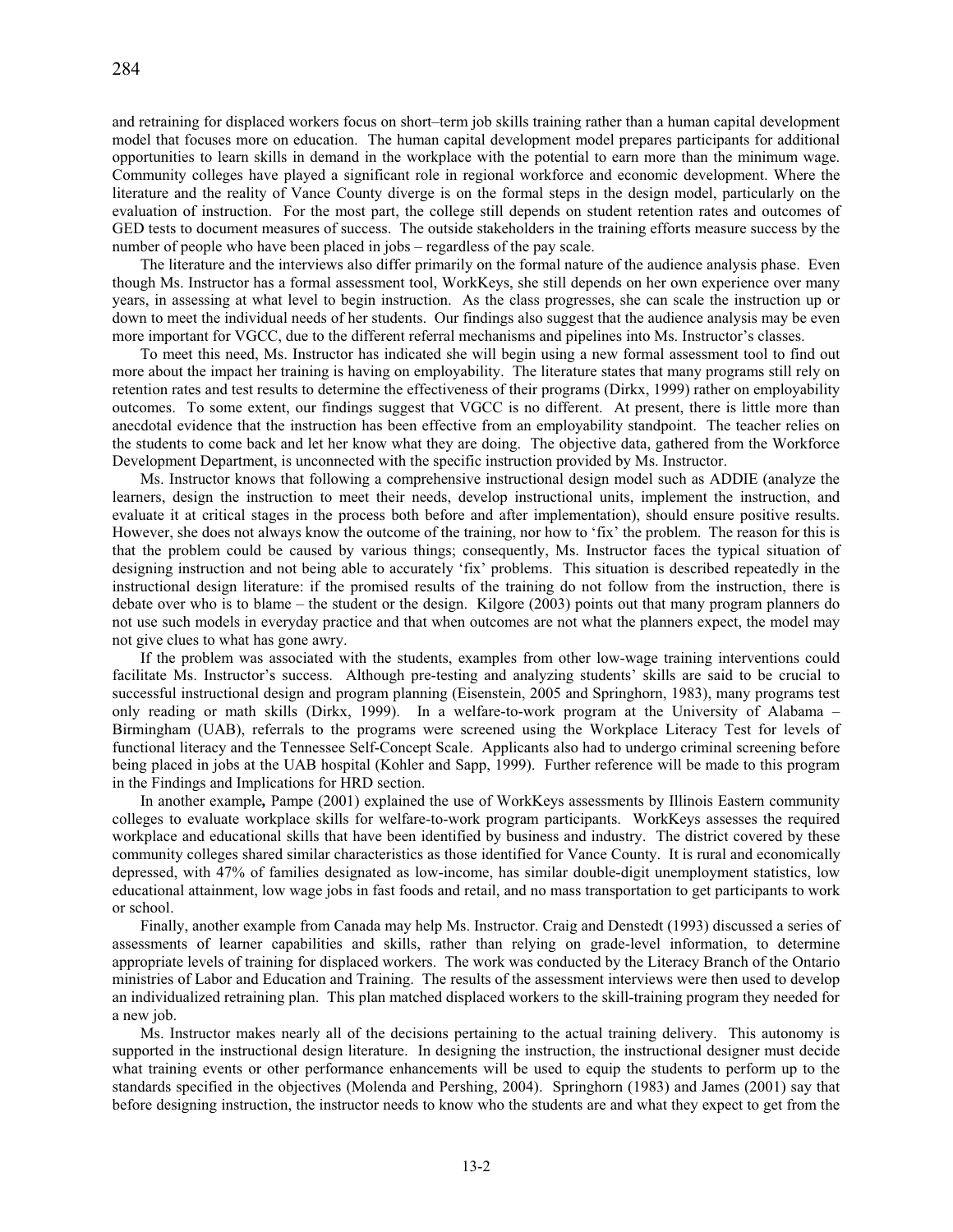class. The instructor needs to find any special learning problems*,* their preferred learning style, and occupational interests they have. Programs should be designed to have specific outcomes that can be documented to outside agencies. The instruction should consider what the students already know that is useful. In that way, students can relate learning to previous knowledge, skills, and attitudes (James, 2001). Instruction is more effective when you use strategies that enhance the transfer of new material. Students need not only basic academic skills, but they need the ability to translate what they know into knowledge that can be applied on a job. Therefore, the instructor should apply instructional strategies that test whether learners can perform specific tasks and skills (James, 2001). Many low-skill jobs now require that workers be able to utilize information from many sources to solve problems (Milukecky and Kirkley, 1998). The HRD instructor must begin instruction at the basic level and then scale it up or down to fit individual needs.

Springhorn (1983), states that objectives should be included during the development process. They should state what performance the learner must achieve. Ms. Instructor, by reaching out into the community to identify employer needs, seems to be taking steps to ensure the training is relevant and that objectives would be crafted to support community needs.

In addition to the above, the findings of the literature review suggested that training should include how to retain a job, the rules and expectations of employers, and qualities employers desire in workers: the importance of being on time, following directions, being a team player, developing interpersonal skills, managing anger, and improving their self-image (Martin, 1999*;* Melendez, Falcon, and Bivens, 2003; and Nitschke, 2001). The curriculum should stress what each individual has to offer and needs as well as employment-related strategies (Craig and Denstedt, 1993). It should diagnose and correct learner problems at an early stage of instruction (Springhorn, 1983). The instruction must be effective (Dirkx, 1999) because of time constraints imposed by government agencies. The students need the GED if they are to obtain higher-paying jobs (Kohler and Sapp, 1999 and Brock, Matus-Grossman, and Hamilton, 2001). Training is also constrained by the pressures to get people working. Basic skills should be taught in the context of work, work readiness, and career awareness.

After implementing instructional interventions, the literature asserts the next step is evaluation, and Ms. Instructor also conducts evaluation at Vance-Granville Community College. The instructor must now determine if the interventions actually helped solve the problem (Molenda and Pershing, 2004; NAO, 2004; and HMIE, 2005). The findings of the literature review suggest that the instruction could be evaluated at several points during the design process including during the design phase and again after implementation to see if the instruction has had the desired results. In the past, basic skills classes were evaluated using student retention rates or passing outcomes for GED tests (Dirkx, 1999), however, this case study does not use those evaluative methods.

In comparison with VGCC, our literature review found comparable outcome data to assess VGCC's success. In the welfare to work project at the University of Alabama-Birmingham, of 120 people screened, 67 were accepted into the program but only 38 remained employed at the end of the year. Of the 38, only two were working full time at other than entry-level jobs. The 36 other trainees elected part-time entry-level jobs rather than obtaining their GED because of financial obligations (Kohler and Sapp, 1999). In this instance, the design was not at fault but it did not take into consideration the financial pressure the trainees would feel. Compared to VGCC, the UAB training initiative does not seem to have the same success rate in terms of employment post-training.

# **Limitations**

Many of the conditions found in this study may be unique to the area – the rural South, the high level of unemployment, the low level of educational attainment, the size and scope of the support of the community, and the nature and scope of its civic organizations. In addition, the size of the community college Endowment Fund, as well as the number of enrollees, may also be unique. Nevertheless, it could be an example for other manufacturing centers struggling with job loss and the need for retraining. Some aspects of the study are generalizable to other areas with similar levels of welfare recipients who are transitioning from welfare to work and the need to retrain former manufacturing workers in an economy that is rapidly changing from manufacturing to information-driven employment.

Other limitations pertain to the method of data collection used for the study. Ms. Instructor was not observed in her teaching, and the interviews were conducted over the telephone. Ms. Instructor was identified by a subject matter expert (e.g., the Dean of Workforce Development at VGCC) as an experienced instructional designer for welfare recipients and displaced workers, and as such the information obtained in her interview may be considered valid. However, the study did not attempt to triangulate the information obtained in the interviews with her; consequently, this is a limitation to the study. Our next steps in the study include interviewing other instructional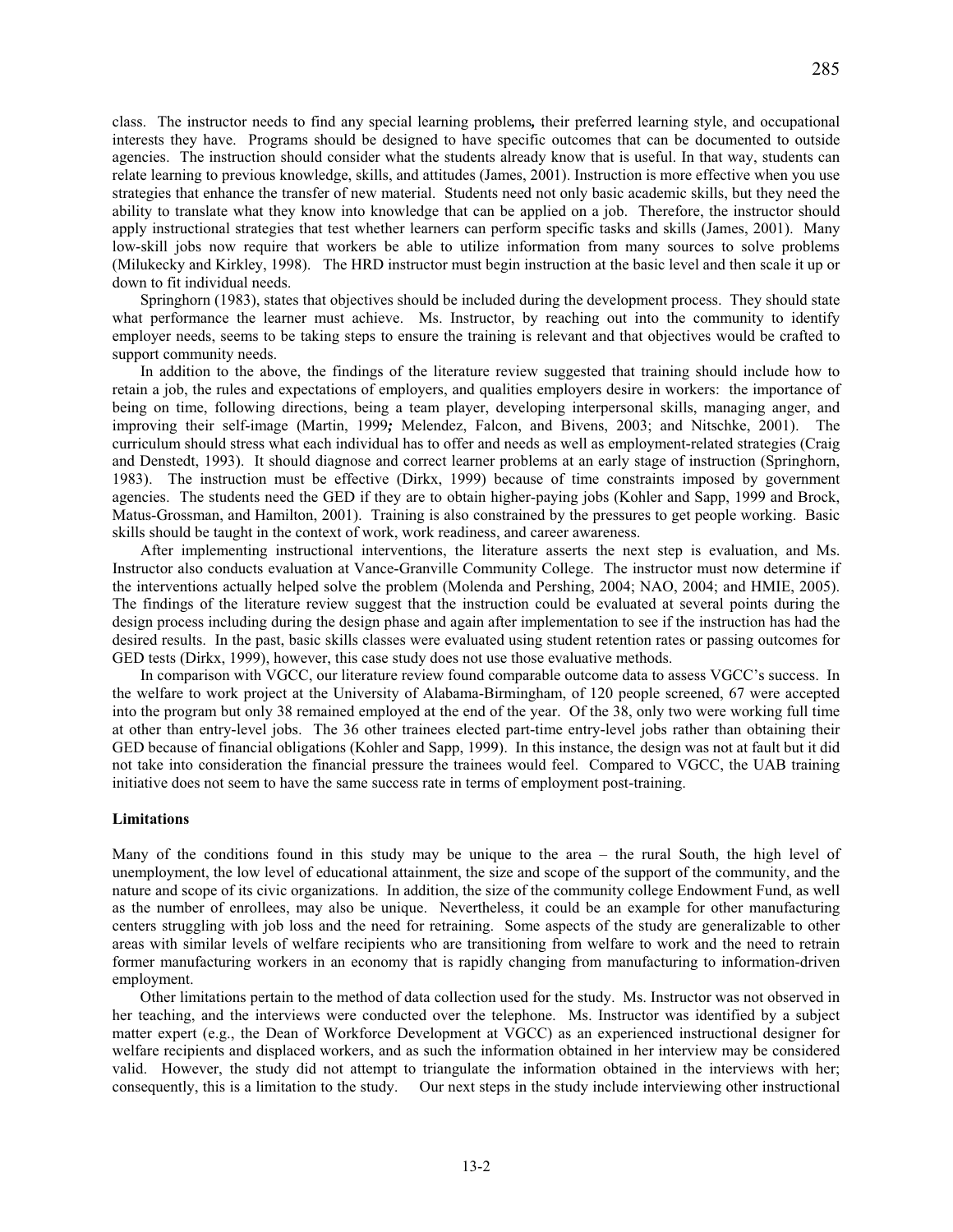designers responsible to design and deliver curriculum in this context. This tactic will help us gather information from a variety of subject matter experts and improve the validity of the findings.

# **Conclusions and Implications for HRD**

It is clear from the interviews and literature review that both macro level (economic and societal) and micro level (multiple stakeholders and diverse learner skills) factors greatly impact designing instruction for welfare recipients and displaced workers. As companies in the United States continue to export manufacturing jobs overseas, and outsource even high-tech jobs to other countries, there is a tremendous opportunity for HRD to supply the training for displaced workers. These workers will need new skills if they are to be part of the future workforce, which will rely heavily on the usage and transfer of information.

The number of manufacturing jobs lost in this small rural county, which relies heavily on manufacturing, was so substantial as to change the very nature of the employment picture in the county. The economic context of the area continues to change, and the practice of designing instruction for workers must meet the changing needs. Regarding the economic context, for example, plans are underway for the county to become part of a hub with three other counties to bring in higher-skill jobs in the near future. The community and college have joined forces to offer training to bring the needed skills to unemployed workers in the county and to secure funds to continue these efforts. As in other cities that have suffered massive job losses, the community colleges must collaborate with the business community to provide access, training, and education for participants transitioning from welfare to work and displaced workers (Orr, 2001 and Fisher, 2001). At present, the college is encouraging these program participants to enroll in CNA (Certified Nurse Assistant) training – a combination of classroom and on-the-job training at area nursing homes. At the culmination of training, participants can find employment in nursing homes or as home health care aides at slightly above minimum wage. This mirrors a welfare-to-work training program for child-care workers undertaken by El Paso Community College (Bombach, 2001). Although this county is rather unique, the efforts taken here can be generalized to larger regions that also relied on manufacturing jobs which will not return. Further, HRD practitioners skilled at developing collaborative interventions—like whole systems design—may find these skills extremely relevant to the needs of area businesses and colleges, as they move towards more partnership types of relationships.

HRD trainers will be needed to apply the principles of instructional design to train welfare recipients for jobs and retrain displaced workers for new jobs in industries that will replace the old manufacturing jobs that needed few skills and little education. The literature (Dirkx, 1999; Kilgore, 2003; Martin, 1999; Molenda and Pershing, 2004; Springhorn, 1983; and James, 2001) refers to the use of a model in instructional design. The more students referred to literacy and job-skills training, the more the trainers need the discipline of a model to ensure the effectiveness of their efforts. The college and other organizations that provide job-training services cannot afford to rely on designas-you-go practices. The government will use its own criteria to judge the effectiveness of programs. The college must find a better way to evaluate and demonstrate the effectiveness of its training programs. It must institute measures to intensify literacy programs so that trainees have not only job-seeking skills but also the education necessary for them to obtain higher-paying jobs. The students can be trained so that they have sufficient skills to take a job at the local fast-food place, but they need to be trained for jobs that require higher-order skills, critical thinking, and problem-solving abilities – the qualities employers are looking for in new hires. HRD students will need to prepare for the challenges that lie ahead.

 HRD researchers need to broaden the focus away from an exclusive focus on high-level knowledge workers, and to the needs of entry-level workers with obsolete skills and/or under developed work experience. These workers comprise an increasing proportion of society and it is incumbent upon HRD scholars to meet the needs of this group of workers through enhanced research on the design, delivery, and contextual influences on job skills training for welfare recipients and displaced workers. Research on design may focus on better ways to integrate multiple stakeholder objectives with a lower literacy population of learners. Delivery research may find more ways to effectively enhance learning for a variety of learners from this stratum of society. OD research using whole system interventions could also contribute towards these needs by developing more effective frameworks for collaboration between private and public organizations.

# **References**

Bombach, K. (2001). Moving welfare families into economic self-sufficiency: A model from El Paso Community College. *New Directions for Community Colleges, 116*, 73-81.